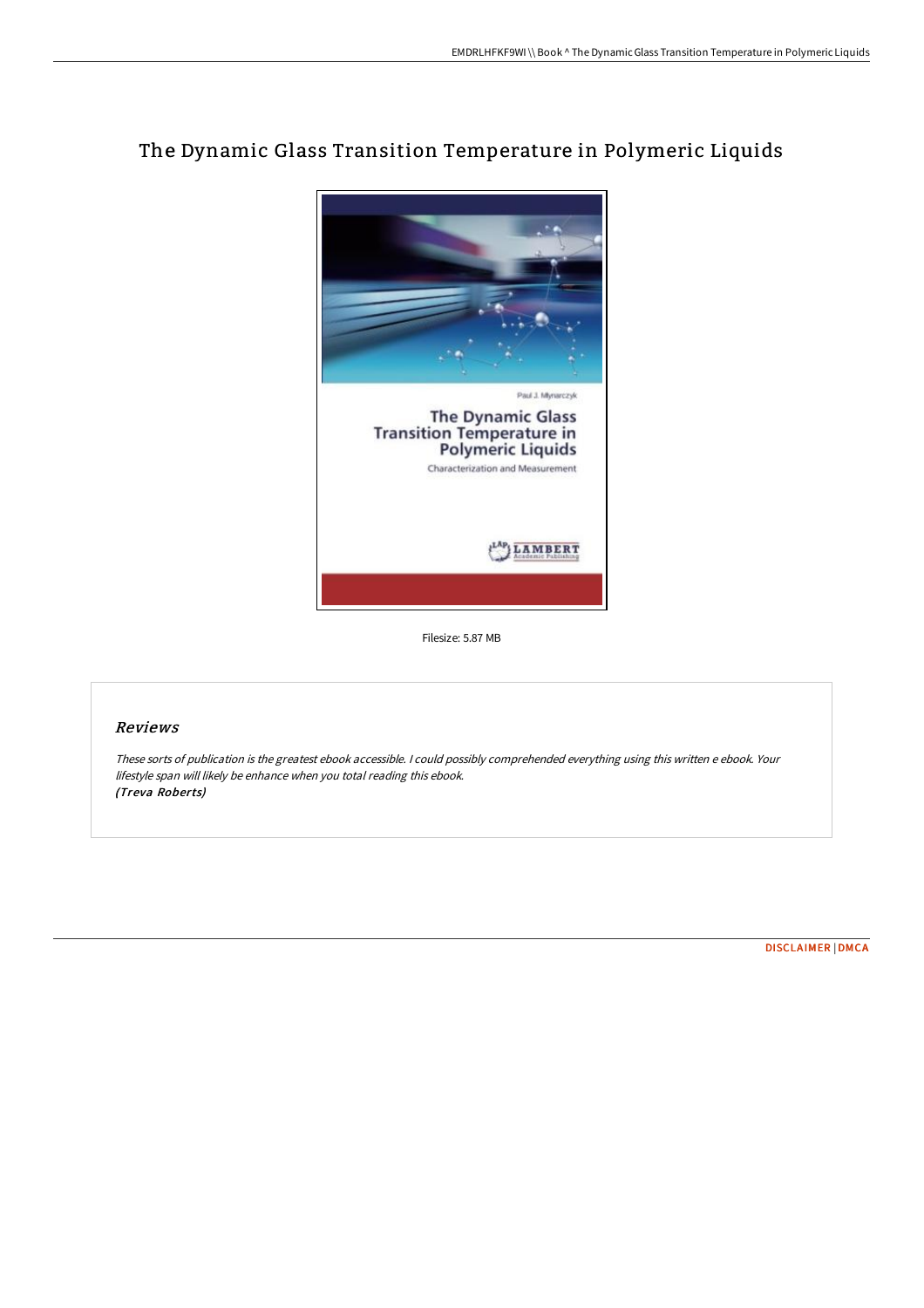## THE DYNAMIC GLASS TRANSITION TEMPERATURE IN POLYMERIC LIQUIDS



Condition: New. Publisher/Verlag: LAP Lambert Academic Publishing | Characterization and Measurement | The physical properties of polymers are very much dictated by where the operating temperature lies with respect to the transition temperature between glassy and rubbery states. The precise identification of this glass transition temperature, Tg, is critical in assessing the feasibility of a polymer for a given application. In this book, the behavior of polymers near their Tg and the capability of predicting Tg using theoretical and empirical models is assessed. While all polymers undergo structural relaxation at various temperatures both nearly above and below Tg, practical assessment of a single consistent Tg is successfully performed through consideration of only immediate thermal history and thermodynamic properties. The determination of Tg for a wide variety of polymers of theoretically infinite chain length has been found to be accurately performed through the use of novel quantitative structure-property relationship (QSPR) models. The supplementation of such values to configurational entropy and molecular weight relational models can be used for estimation of Tg for shorter chain length polymers within the same homologous series, but only to a specific lower bound. | Format: Paperback | Language/Sprache: english | 128 gr | 220x150x4 mm | 84 pp.

 $\mathbf{r}$ Read The Dynamic Glass Transition [Temperature](http://albedo.media/the-dynamic-glass-transition-temperature-in-poly.html) in Polymeric Liquids Online  $\textcolor{red}{\blacksquare}$ Download PDF The Dynamic Glass Transition [Temperature](http://albedo.media/the-dynamic-glass-transition-temperature-in-poly.html) in Polymeric Liquids